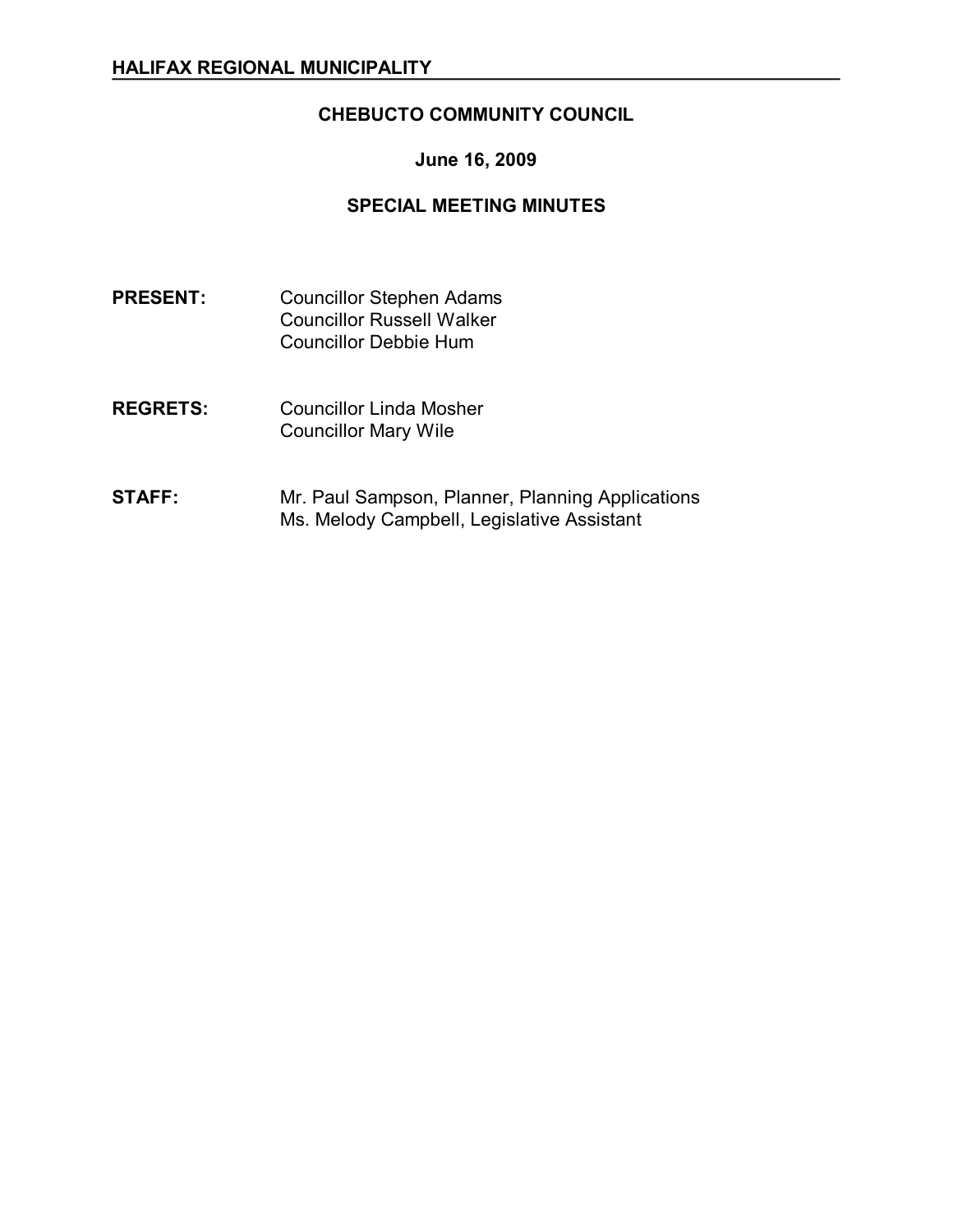# TABLE OF CONTENTS

2

| 2 <sub>1</sub>   |                                                                        |  |
|------------------|------------------------------------------------------------------------|--|
| 3 <sub>1</sub>   | APPROVAL OF THE ORDER OF BUSINESS AND APPROVAL OF                      |  |
| $\overline{4}$ . | Case 01179: Development Agreement, Rockcliffe Village, Mainland<br>4.1 |  |
| 5.               |                                                                        |  |
| 6.               |                                                                        |  |